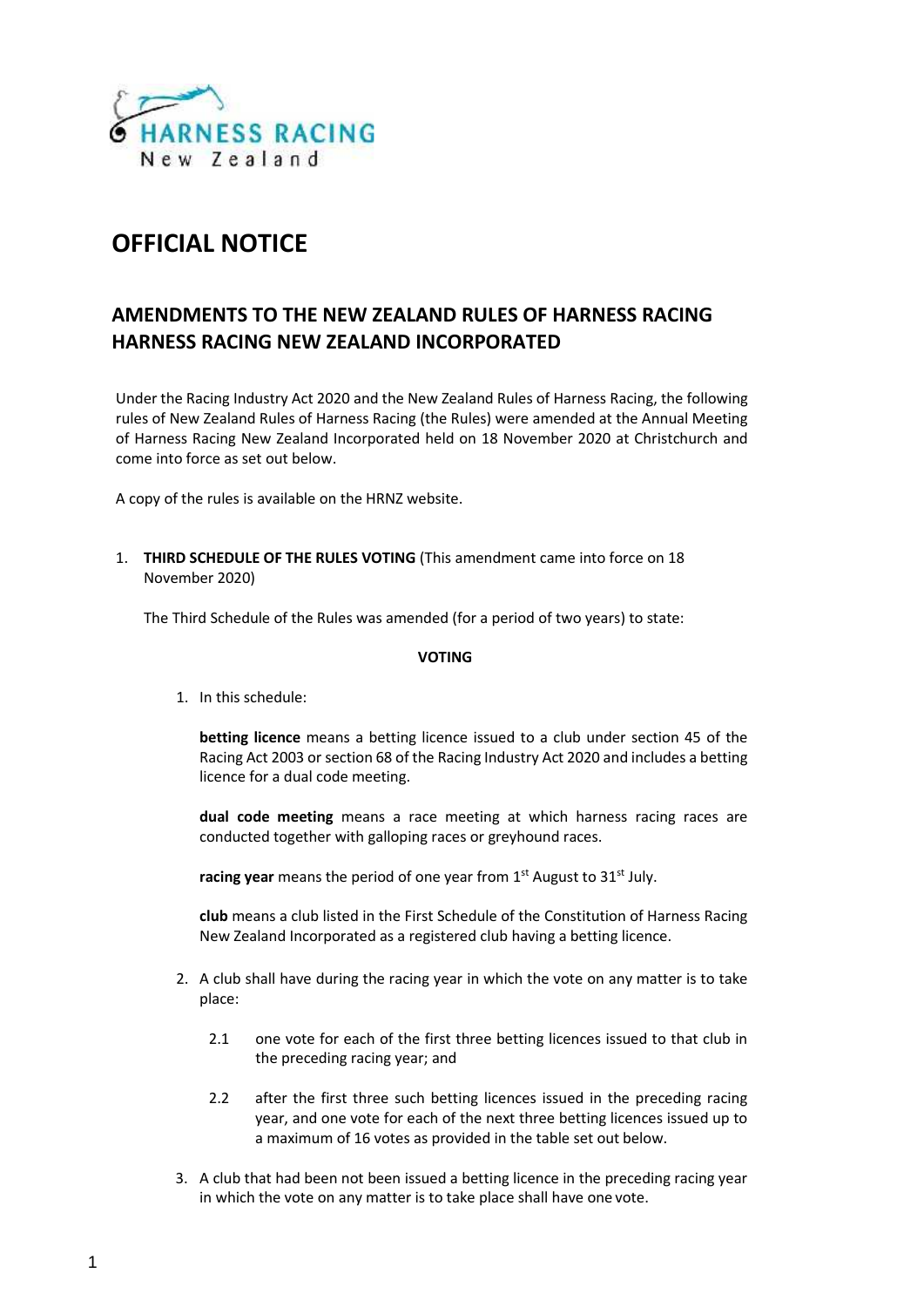- 4. A kindred body shall have three votes.
- 5. Where two or more clubs combine, the combined club votes shall be calculated by merging the votes the individual clubs had to the combined club.

| Number of betting       | Number of      | Number of betting | Number of votes |
|-------------------------|----------------|-------------------|-----------------|
| licences                | votes          | licences          |                 |
| $\mathbf{1}$            | $\mathbf{1}$   | 22                | 10              |
| $\overline{2}$          | $\overline{2}$ | 23                | 10              |
| 3                       | 3              | 24                | 10              |
| $\overline{\mathbf{4}}$ | $\overline{4}$ | 25                | 11              |
| 5                       | 4              | 26                | 11              |
| 6                       | $\overline{4}$ | 27                | 11              |
| 7                       | 5              | 28                | 12              |
| 8                       | 5              | 29                | 12              |
| 9                       | 5              | 30                | 12              |
| 10                      | 6              | 31                | 13              |
| 11                      | 6              | 32                | 13              |
| 12                      | 6              | 33                | 13              |
| 13                      | 7              | 34                | 14              |
| 14                      | $\overline{7}$ | 35                | 14              |
| 15                      | $\overline{7}$ | 36                | 14              |
| 16                      | 8              | 37                | 15              |
| 17                      | 8              | 38                | 15              |
| 18                      | 8              | 39                | 15              |
| 19                      | 9              | 40                | 16              |
| 20                      | 9              | 41                | 16              |
| 21                      | 9              | 42                | 16              |

## **Table**

- 2. **AMENDMENTS CONSEQUENTIAL ON THE PASSING OF THE RACING INDUSTRY ACT 2020** (These amendments came into force on 18 November 2020)
	- a. Rules 103A, 302(1)(b), 443(2)(a), 709(1) were amended by deleting the words "pursuant to s 34 of the Racing Act 2003" and replacing them with "under s 40 of the Racing Industry Act 2020".
	- b. The definitions of BETTING, BETTING LICENCE, BETTING RACE, RACING BETTING, TOTALISATOR RACING BETTING in rule 105(1) where amended by deleting the words "Racing Act 2003" and replacing them with "Racing Industry Act 2020".
	- c. The definition of RACE in rule 105(1) was amended by deleting the words "Racing Act 1971" and replacing them with "Racing Industry Act 2020".
	- d. The definition of TOTALISATOR CLUB in rule 105(1) was amended by deleting the words "Section 45 of the Racing Act 2003" and replacing them with "section 68 of the Racing Industry Act 2020"
	- e. Rule 708(1)(b) was amended by deleting the words "under the provisions of Section 45 of the Racing Act 2003".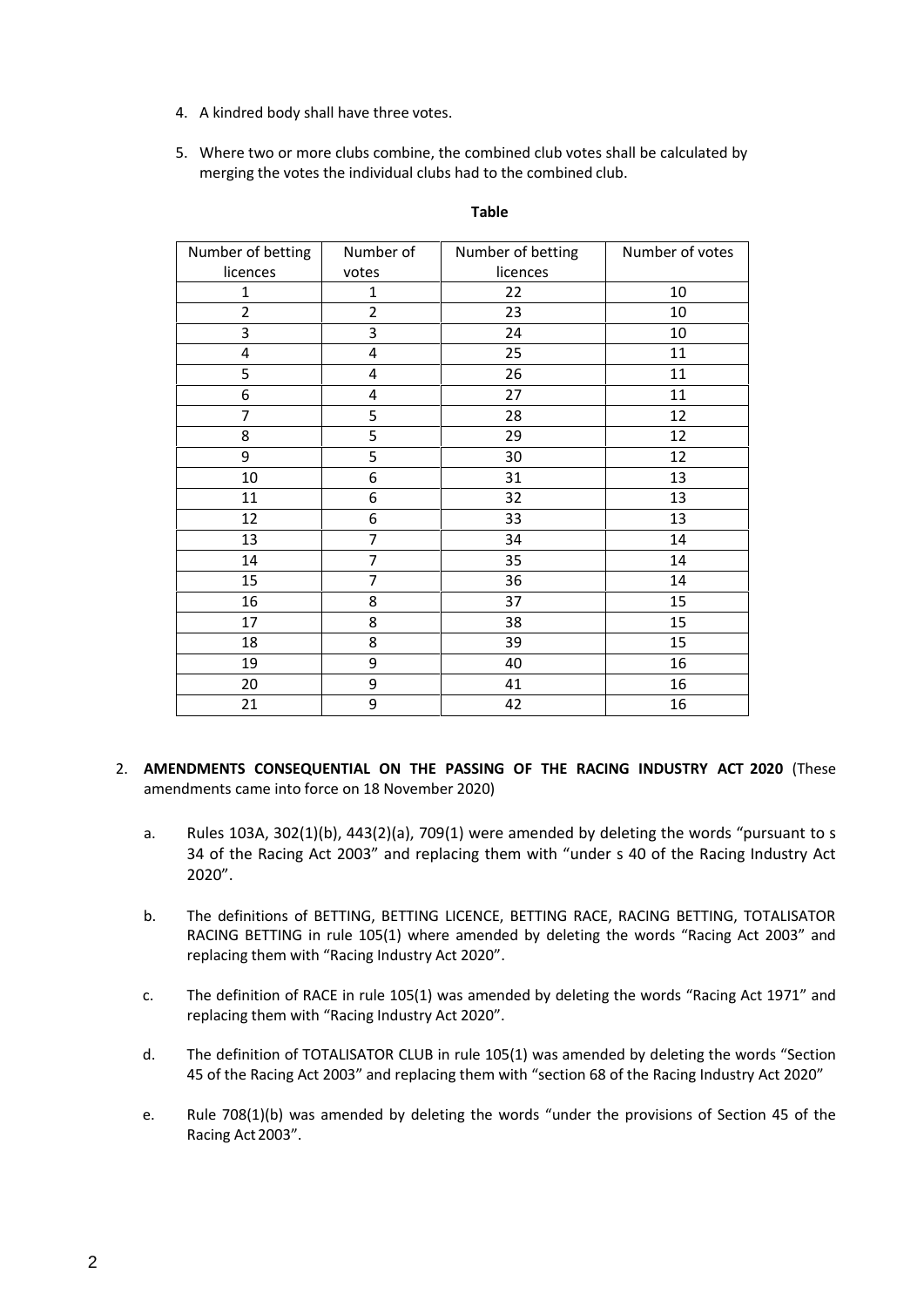f. Rule  $1104(1)(n)$  was amended to state:

to exercise any other powers, duties and functions conferred or imposed on Judicial Committees by these Rules, the Racing Act 2003, or the Racing Industry Act 2020.

g. Rule 105(1) was amended by inserting the following definition:

**Racing Industry Act 2020** means the Racing Industry Act 2020 and any Act passed in substitution of that Act and in which case the provision of this Constitution or Rules will apply with necessary modification.

h. Rule 105(1) was amended by deleting the definition "New Zealand Racing Board" in the Rules and inserting a definition for TAB NZ that states:

> **TAB NZ** means TAB NZ established under the Racing Industry Act 2020 and any body that replaces TAB NZ under that Act or any Act that replaces the Racing Industry Act 2020.

- i. By deleting the words "New Zealand Racing Board" and replacing them with "TAB NZ" wherever they appear in the Rules.
- j. By deleting the words "Racecourse Inspector" and replacing them with "Racing Investigator", and the words "Racecourse Inspectors" with "Racing Investigators", wherever they appear in the Rules
- k. By amending the definition of BOOKMAKER in rule 105(1) to state:

**BOOKMAKER** means a person involved in bookmaking as defined in the Gambling Act 2003

3. **RULE 854A STARTING** (This amendment is to come into force on 1 March 2021)

By inserting a new rule 854A before rule 854 that states:

- 854A No horse may be entered for its first start for a standing or mobile start at any meeting at which racing betting takes place until that horse has behaved prior to the start, started satisfactorily and gone away for the first 200m, from the nominated start type in the presence of a Stipendiary Steward, or person approved by the RIU in their absence.
- 4. **PART IX OF THE RULES AND RULES 1107(1), 1109(4), 1109A AND 1113(2)** (These amendments are to come into force on 1 December 2020)
	- a. Rules 1107(1), 1109(4), 1109A, and 1113(2) are amended by replacing the reference to rule "920" with rule "904".
	- b. The rules are amended by deleting the current Part IX of the rules replacing it with the following: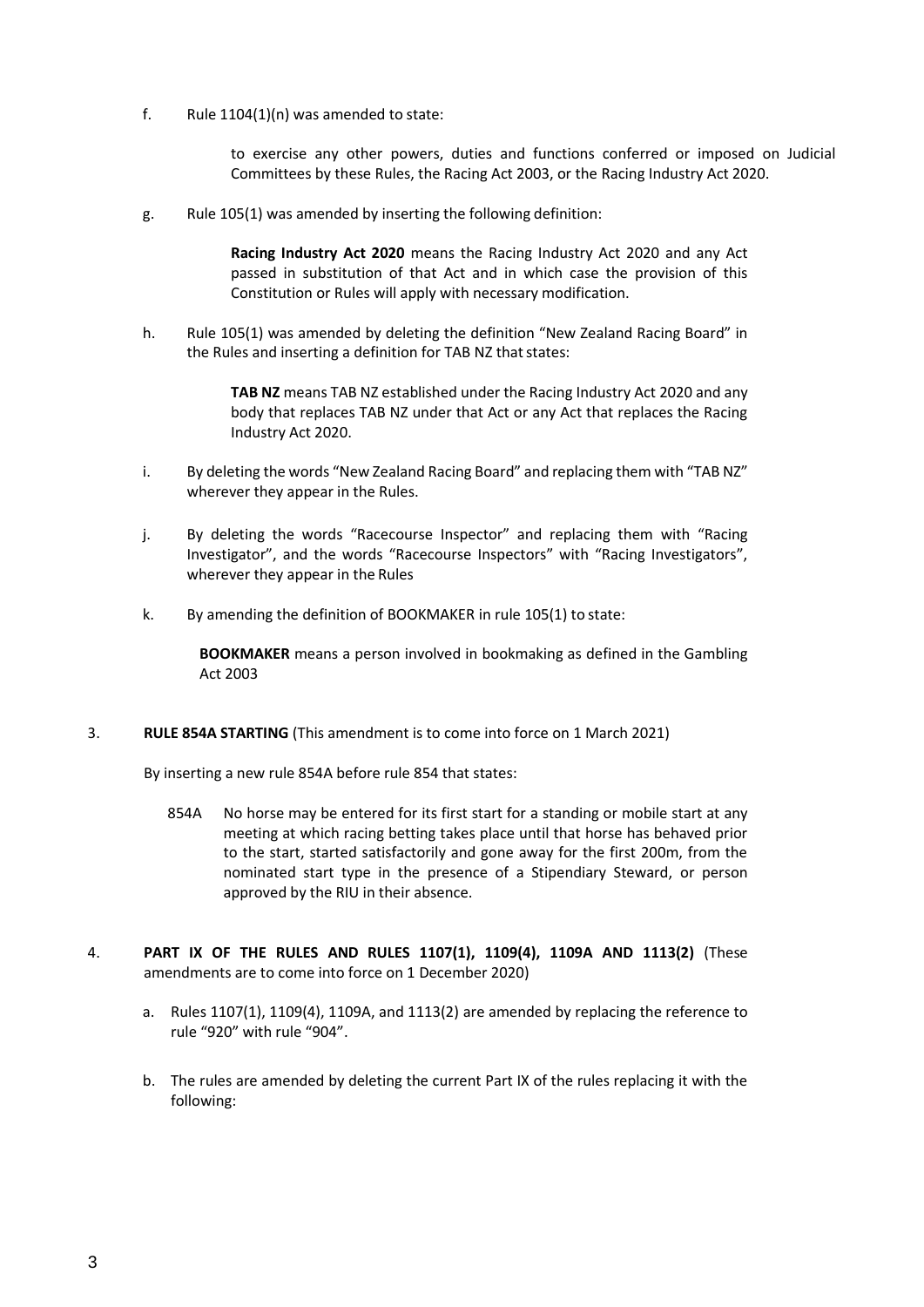#### **GENERAL**

- 901 (1) Where a club conducts betting as an agent of TAB NZ no person having any duties in connection with or employed in or about the betting shall disclose information relating to investments to a person of any other person.
	- (2) Sub-rule 1 does not apply to:
		- (a) betting information requested by and disclosed to a Stipendiary Steward or Racing Investigator;
		- (b) information being disclosed to TAB NZ; or
		- (c) information being disclosed required to be disclosed by law.
- 902 Every holder of a dividend winning ticket shall satisfy themself that they have received their proper dividend before leaving the counter at which the pay-out is made and no claim made subsequently shall be recognised without the express direction of the Stewards.
- 903 (1) Every person betting must comply with the TAB NZ Betting Rules.
	- (2) No person shall fraudulently claim payment of any dividend.
	- (3) A breach of sub-rule (1) or (2) is declared to be a serious racing offence.

#### **PAYMENT OF DIVIDENDS**

- 904 (1) The Stipendiary Steward shall give authority to TAB NZ for the payment of dividends.
	- (2) The authority for payment of dividends shall not be given before three minutes after the Judge's decision as to placings under rule 873(2) and 874.
	- (3) After the three-minute period the Stipendiary Steward shall not give such authority if:
		- (a) an information has been filed which may result in an alteration of the placing of one or more of the horses in a dividend-bearing place;
		- (b) notice of an intention to file an information has been given to the Judicial Committee by a person permitted to file an information, which may result in an alteration of the placing of one or more of the horses in a dividend-bearing place; or
		- (c) notice of an intention to file an information has been given under paragraph (b) and within six minutes after the Judge's decision an information has been filed which may result in an alteration of the placing of one or more of the horses in a dividend-bearing place.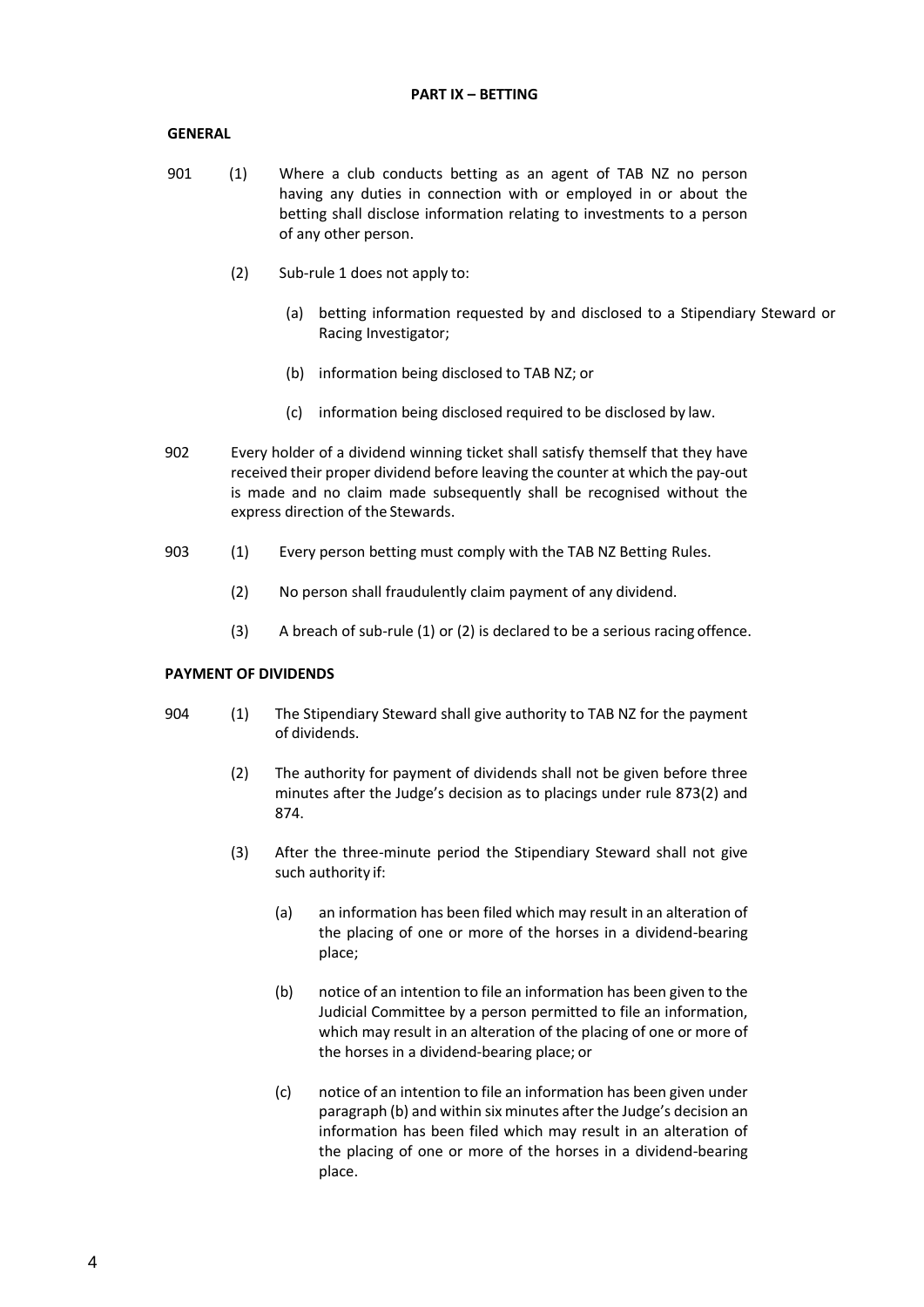- (4) The time period referred to in sub-rules (2) and (3) may be extended by the Stipendiary Steward if it is satisfied:
	- (a) that an information could not have been filed within that time; and
	- (b) that authority for the payment of dividends has not already been given.
- (5) Where an information is filed within the time periods in either sub-rule (3) or (4) authority for the payment of dividends shall not be given until the proceeding is determined.
- (6) Before the proceeding is determined the Stipendiary Steward may give authority for the payment of dividends on any placed horse, or combination of placed horses, not affected by the information or proceeding.
- (7) On the determination of any proceeding the Stipendiary Steward shall give such authority in accordance with the Judicial Committee's decision.
- (8) The disqualification of any horse or placing of a horse after another horse that occurs after authority for the payment of dividends has been given shall not affect or result in any alteration of the payment of dividends.
- (9) The Stipendiary Steward may correct any error in an authority for payment of dividends at any time prior to the commencement of payment of dividends by TAB NZ.
- (10) Every authority for the payment of dividends, decision to give authority for the payment of dividends, decision to or not to extend time, or decision to correct any authority for the payment of dividends under sub-rule is declared to be final.
- (11) In this rule Stipendiary Steward means the Stipendiary Steward designated as the Chair Stipendiary Steward or the Stipendiary Steward the Chair Stipendiary Steward authorises to give the authority for the payment of dividends.
- 5. **RULE 1001A SOCIAL MEDIA POLICY** (This amendment is to come into force on a date fixed by the Board)

The rules are amended by inserting a new rule 1001A after rule 1001 that states:

- 1001A (1) The Board may make Social Media Policy Regulations the purpose of which is to strike a balance between HRNZ needs, the need to protect its interests, manageits professional obligations to other members, stakeholders, staff, and participants right to engage in social media activities.
	- (2) A person who fails to comply with a breach of the Social Media Policy Regulations commits a breach of the rules.
	- (3) Sub-rule (2) does not limit the application of rule  $1001(1)(v)$  or (ze).